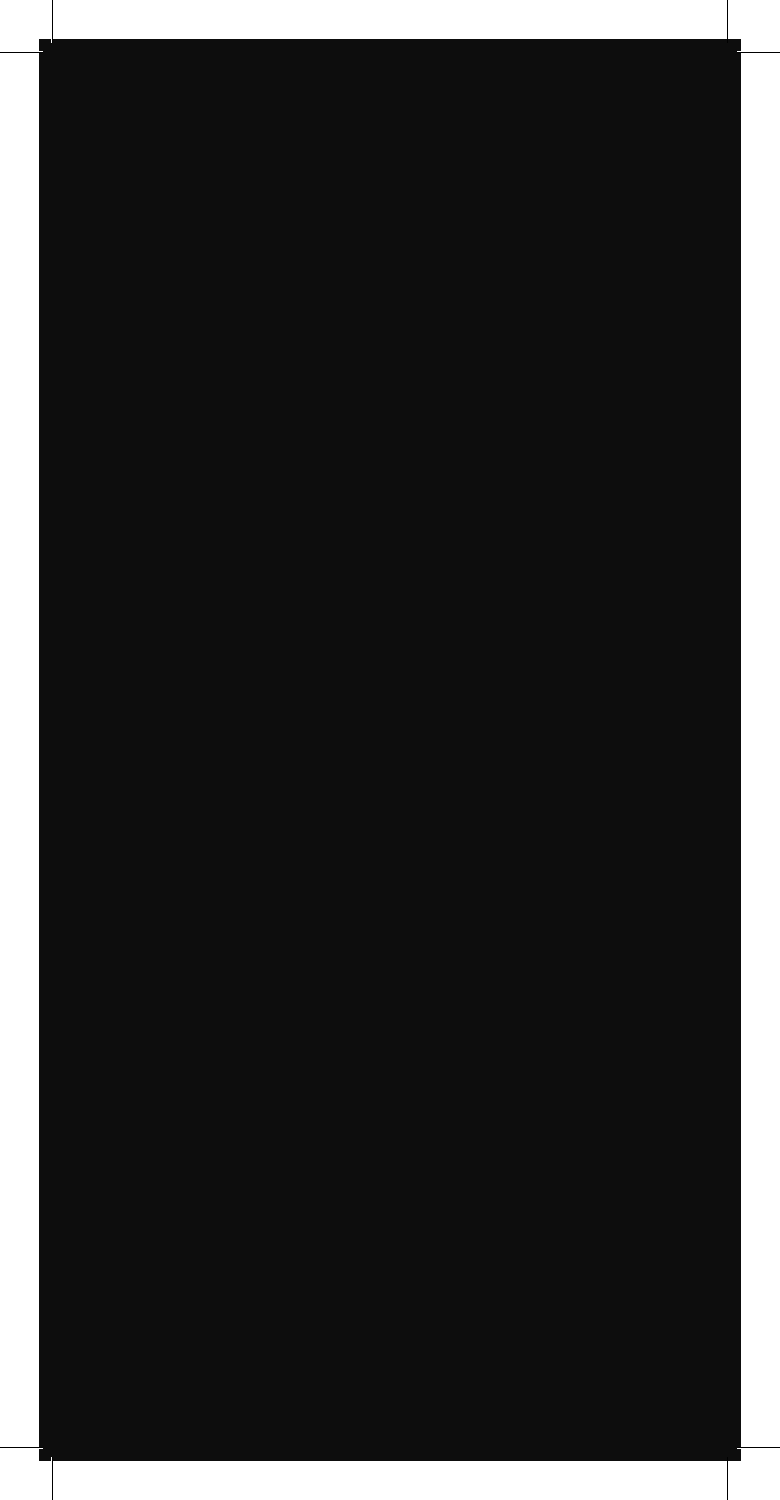### ИГРИСТЫЕ ВИНА SPARKLING WINES

**125 ml**

| Russia, Kacha Valley | 290 $P$             |
|----------------------|---------------------|
|                      | 750 ml              |
| Italy                | 2300 $\overline{P}$ |
| Italy                | 2800 $P$            |

### БЕЛЫЕ ВИНА WHITE WINES

| Italy                                                             | 320 P  |
|-------------------------------------------------------------------|--------|
| Georgia                                                           | 400 P  |
| New Zeland, Marlborough                                           |        |
|                                                                   | 750 ml |
| Italy                                                             |        |
| Askaneli Brothers, "Artwine" Rkatsiteli Qvevri  2500 P<br>Georgia |        |
| Argentina                                                         |        |
| France                                                            |        |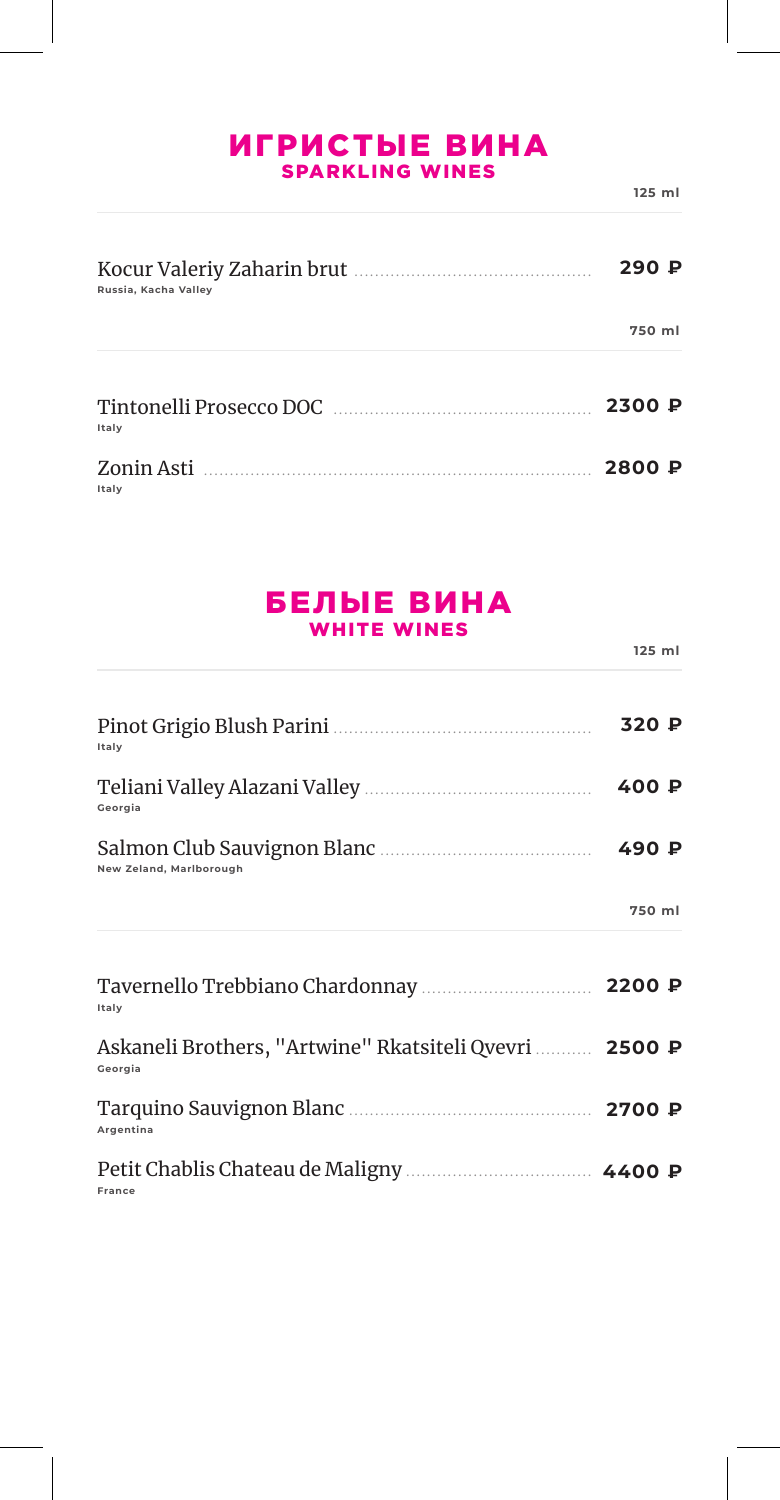### РОЗОВЫЕ ВИНА ROSE WINES

**125 ml**

| Alumia Rose<br>Portugal | 350 P  |
|-------------------------|--------|
|                         | 750 ml |
|                         | 1900P  |

**Spain**

### КРАСНЫЕ ВИНА RED WINES

| Italy                                                                  | 320 P  |
|------------------------------------------------------------------------|--------|
| Spain                                                                  | 410 P  |
| Georgia                                                                | 490 P  |
|                                                                        | 750 ml |
| Georgia                                                                |        |
| Argentina                                                              |        |
| <b>USA</b>                                                             |        |
| Planeta La Segreta Il Rosso <b>Maria 1988</b> 4100 P<br>Italy, Sicilia |        |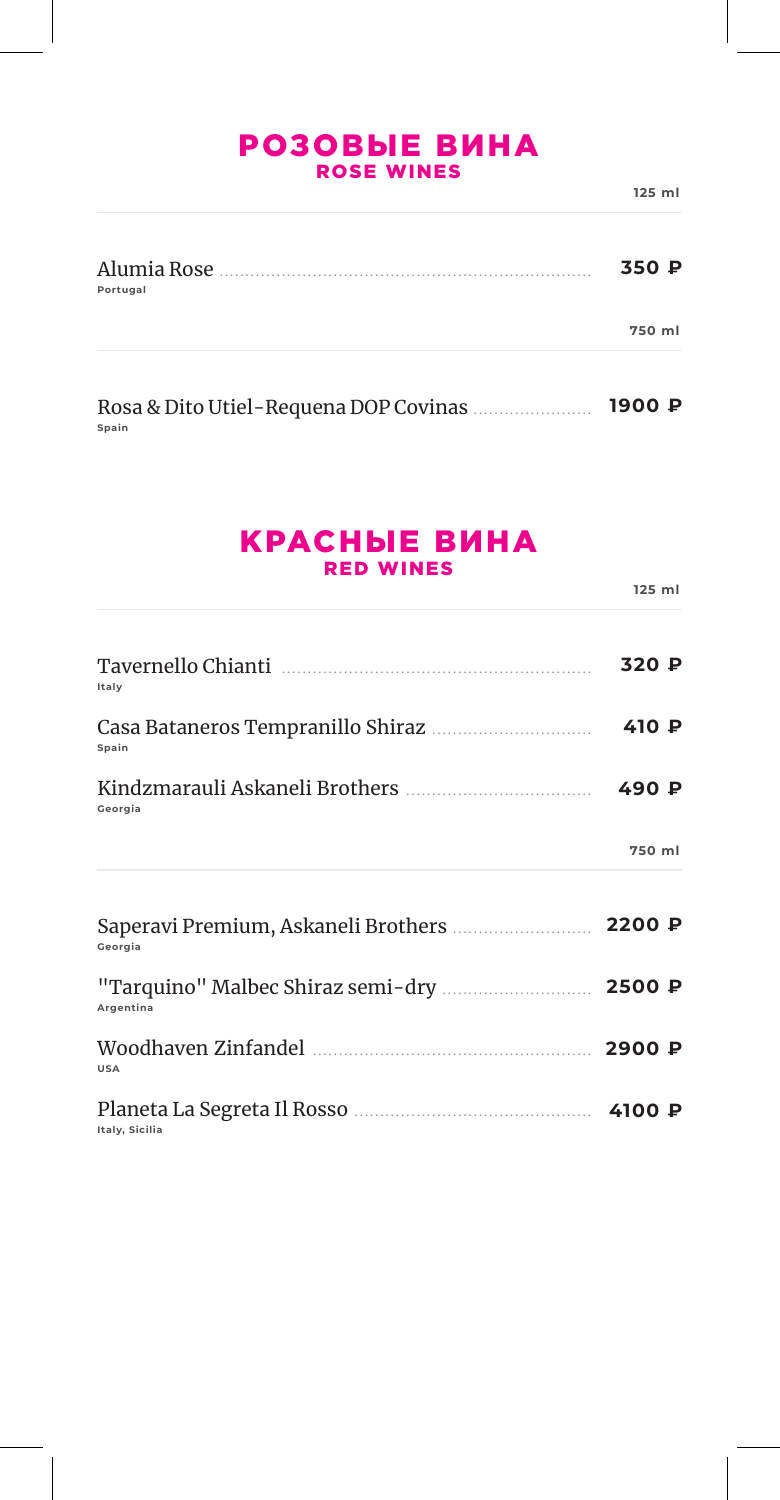### **РАЗЛИВНОЕ ПИВО DRAFT BEER**

|             | 330 ml 500 ml |
|-------------|---------------|
|             |               |
| 260 P 360 P |               |
| 350 P 470 P |               |

### БУТЫЛОЧНОЕ ПИВО **BOOTLED BEER**

| 290P  |
|-------|
| 330 P |
| 490 P |

### **КОНЬЯК** COGNAC

40 ml

| France | 600 P |
|--------|-------|
| France | 850 P |

### **POM RUM**

40 ml

| 400 P |
|-------|
| 450 P |

### ДЖИН **GIN**

| 450 P |
|-------|
| 450 P |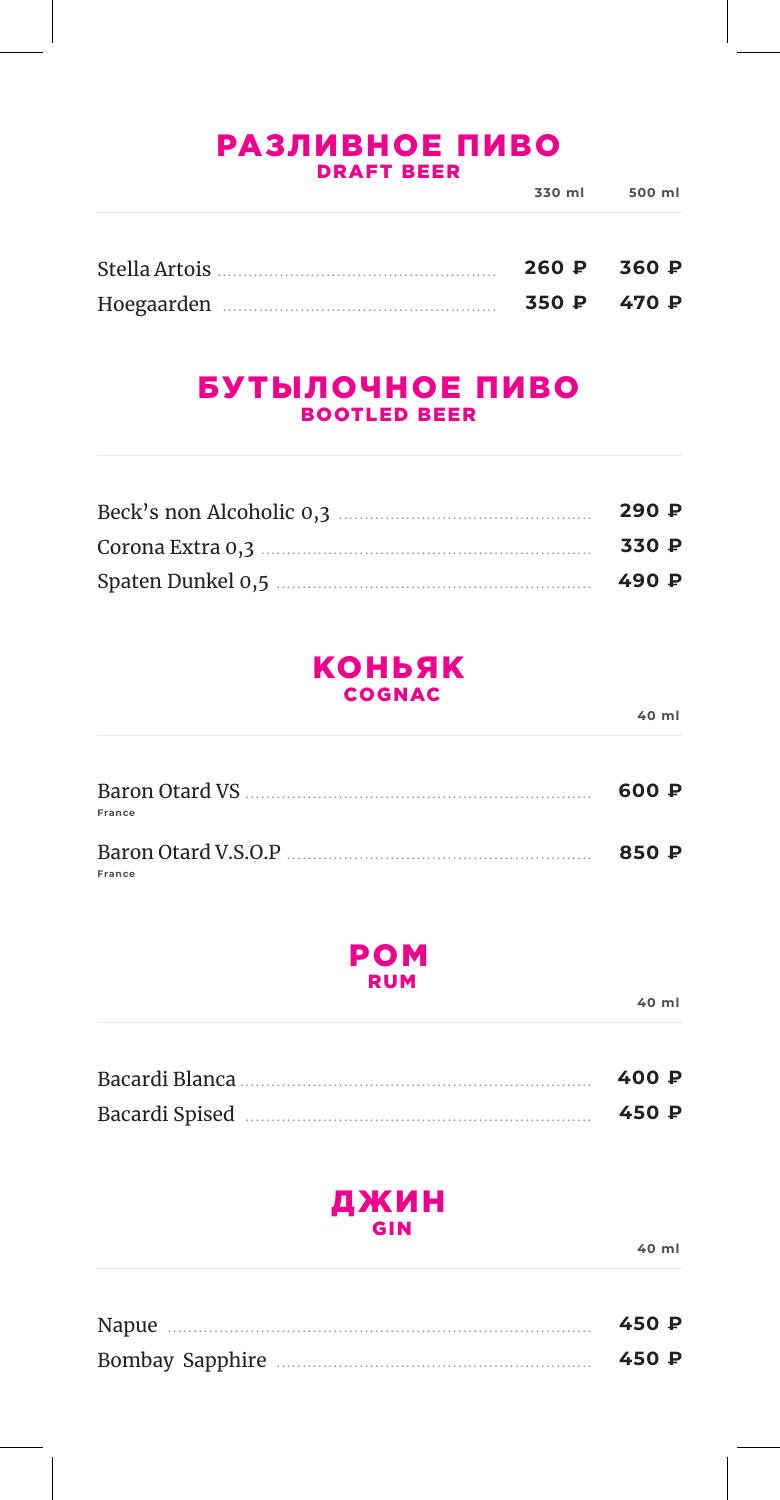### **ТЕКИЛА TEQUILA**

40 ml

| 300 P |
|-------|
| 350 P |

## **ОДНОСОЛОДОВЫЙ ВИСКИ ШОТЛАНДИИ**

40 ml

| 500 P |
|-------|
| 550 P |

### **ВИСКИ США USA WHISKY**

40 ml

|  | 500 P |
|--|-------|

# **BOAKA**

40 ml

| 250P  |
|-------|
| 350 P |
| 500 P |

### **BEPMYT VERMOUTH**

| Italy | 450 P |
|-------|-------|
| Italy | 450 P |
| Italy | 450 P |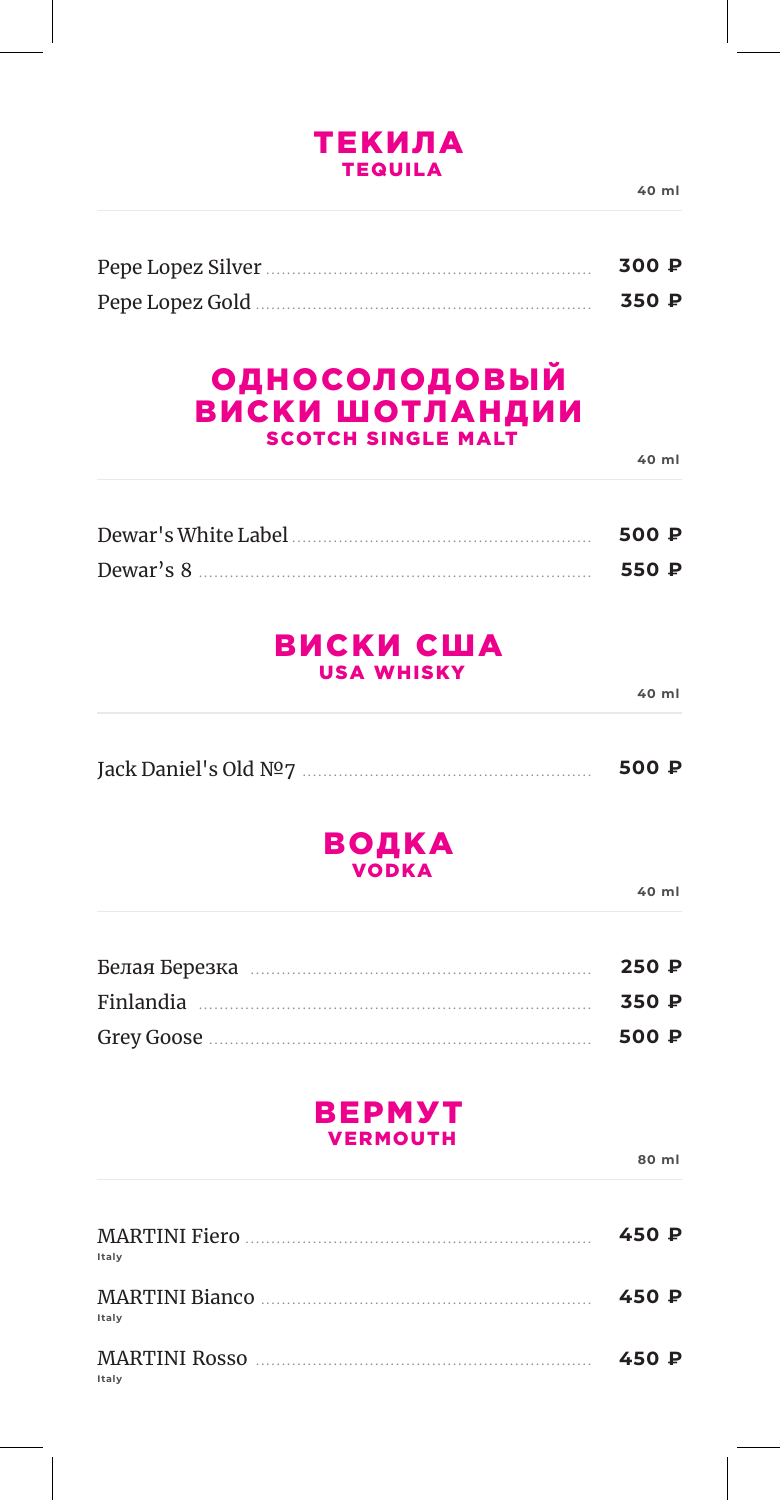### НАПИТКИ SOFT DRINKS

**250 ml**

|                  | 250P |
|------------------|------|
| PEPSI-COLA Light | 250P |
|                  | 250P |
|                  | 250P |
|                  | 250P |
|                  | 250P |
|                  | 250P |
|                  |      |

### НАПИТКИ ДОМАШНЕГО ПРИГОТОВЛЕНИЯ

| <b>HOMEMADE DRINKS</b> |          |           |
|------------------------|----------|-----------|
|                        | $250$ ml | $1000$ ml |
| <b>Raspberry Morse</b> | 250 P    | 650 P     |
| <b>Cranberry Morse</b> | 250 P    | 650 P     |

### ДОМАШНИЕ ЛИМОНАДЫ HANDMADE LEMONADES

|                         |      | 400 ml 1000 ml |
|-------------------------|------|----------------|
| Lychee Peach            | 290P | 650 P          |
| <b>Tropical</b>         | 290P | 650 P          |
| <b>Scarlet Match</b>    | 290P | 650 P          |
| <b>Cherry Cranberry</b> | 290P | 650 P          |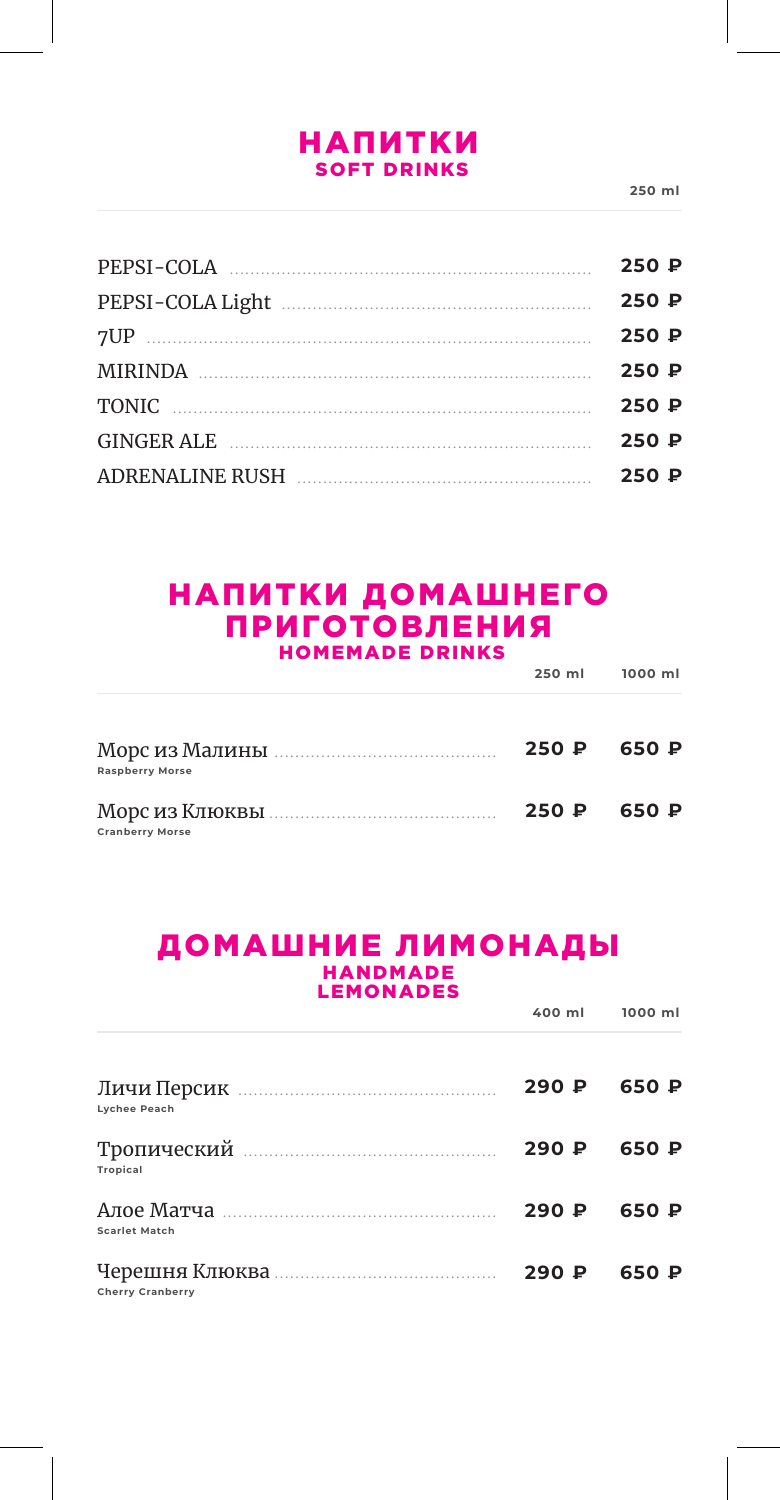## ГРУЗИНСКИЕ ЛИМОНАДЫ **НАТАХТАРИ GEORGIAN LEMONADES**<br>"NATAKHTARI"

500 ml

| Tarragon               | 250P |
|------------------------|------|
| Груша $\ldots$<br>Pear | 250P |
| Saperavi               | 250P |



250 ml

|                 | 160 P |
|-----------------|-------|
| Orange          |       |
| Яблоко<br>Apple | 160 P |
| Cherry          | 160 P |
| Pineapple       | 160 P |
| Tomato          | 160 P |

### СВЕЖЕВЫЖАТЫЙ СОК **FRESH JUICE**

| Orange     | 350 P |
|------------|-------|
| Apple      | 350 P |
| Carrot     | 350 P |
| Grapefruit | 350 P |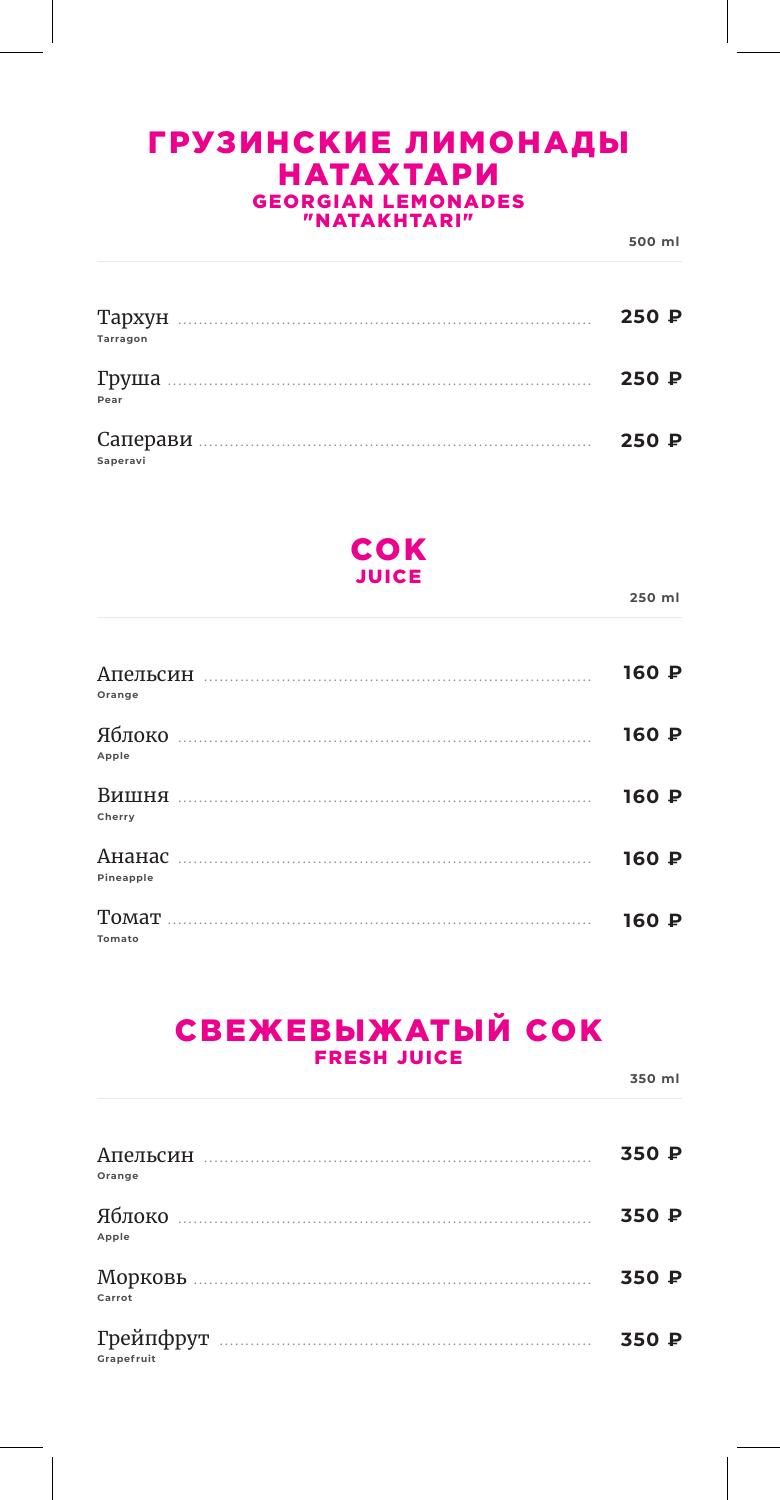# **МИНЕРАЛЬНАЯ ВОДА**

|             | 500 ml 750 ml |
|-------------|---------------|
| 200P        |               |
|             | 290 P 450 P   |
|             | 350 P 520 P   |
| 380 P 520 P |               |



| Assam                | 500 P |
|----------------------|-------|
| Earl Grey            | 500 P |
| Milk Ulun            | 500 P |
| Jasmine              | 500 P |
| Herbs                | 500 P |
| Fruit                | 500 P |
| Sbiten               | 500 P |
| <b>Scarlet Apple</b> | 500 P |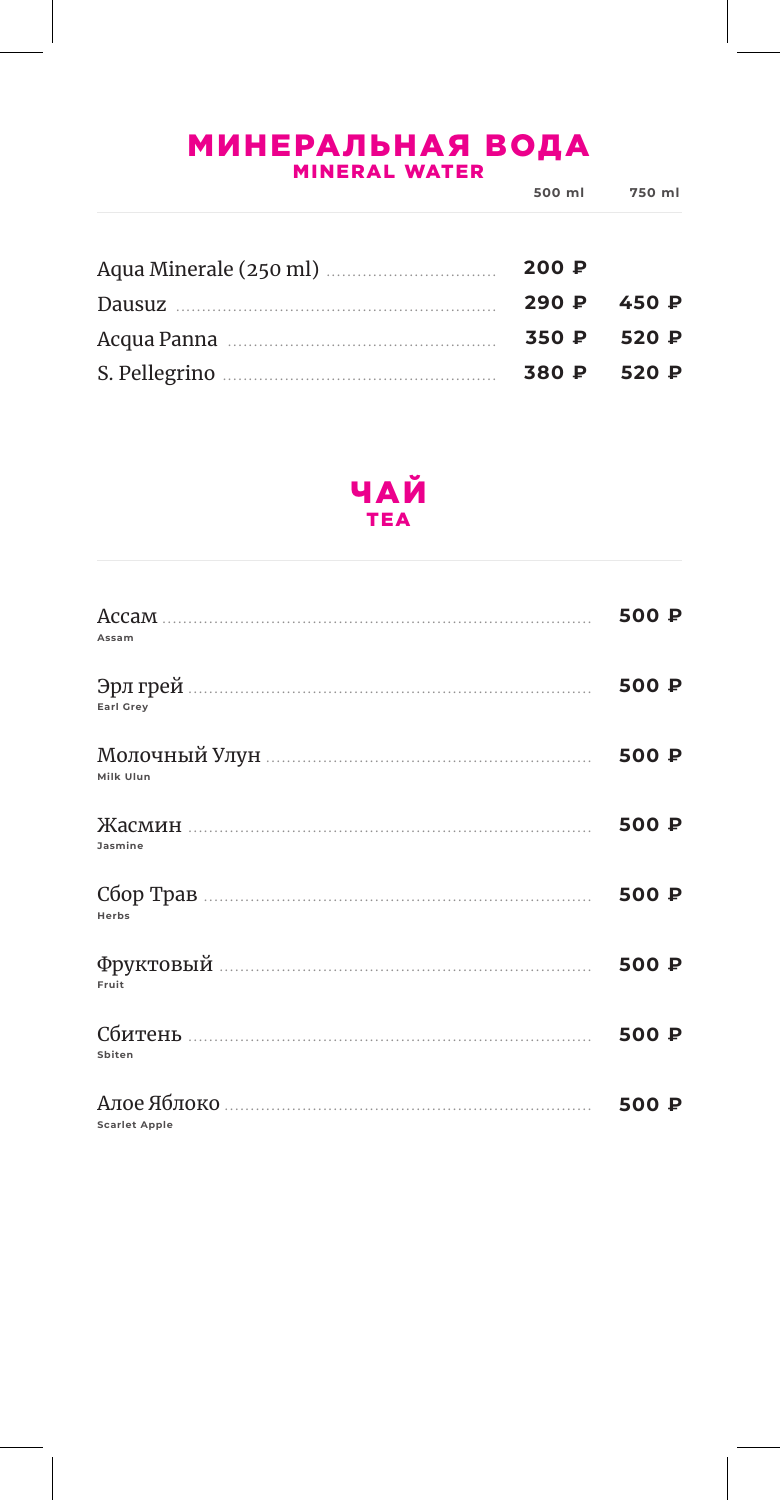

| Espresso                | 140P  |
|-------------------------|-------|
| Americano               | 160 P |
| Decafeinato             | 230P  |
| Irish coffee            | 250 P |
| Capuccino               | 250P  |
| <b>Raph Coffee</b>      | 250 P |
| <b>Raph Coffee</b>      | 250P  |
| <b>Raph Coffee</b>      |       |
| Cocoa                   | 250P  |
| Latte                   | 250P  |
| Match on coconut milk   | 290 P |
| Capuccino With Soy Milk | 290 P |

Любой кофе мы можем приготовить для Вас без кофеина

Any coffee may be made for You decaffeinated.